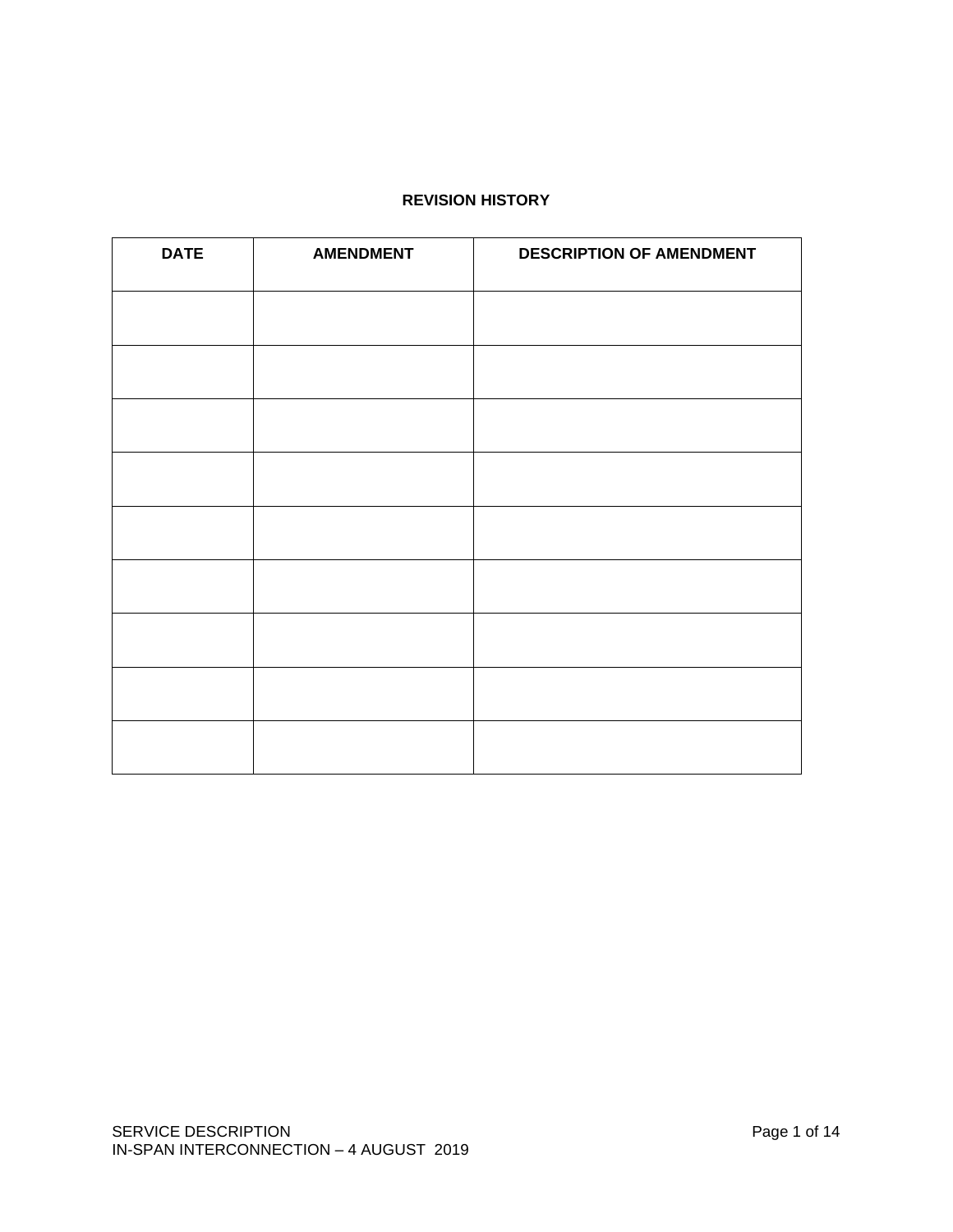### **SERVICE DESCRIPTION 1-1: IN-SPAN INTERCONNECT LINK SERVICE**

#### **1 THE SERVICE**

The In-Span Interconnect Link Service is used, at the Licensed Operator's request, by the parties to jointly establish the facility for delivery of agreed traffic types between the parties' Networks. The In-span Interconnect Link Service is one option to establish interconnection between a Batelco Switch Connection and a Licensed Operator Switch Connection.

#### **2 DEFINITIONS**

Capitalised terms not defined in this Service Description are defined in the Dictionary. Terms defined in this Service Schedule are specific to it.

**Batelco In-Span Interconnect Link** means that part of the In-Span Interconnect Link between the Batelco Switch Connection and the Footway Box managed and operated by Batelco.

**Busy Hour** means in a communications system, the sliding 60-minute period during which occurs the maximum total traffic load in a given 24-hour period determined by fitting a horizontal line segment equivalent to one hour under the traffic load curve about the peak load point, provided that:

- (a) if the service time interval used by an Operator's traffic load curve is less than 60 minutes, the busy hour is the 60-minute interval that contains the service timer interval; and
- (b) in cases where more than one busy hour occurs in a 24-hour period, *i.e.,* when saturation occurs, the hour or hours most applicable to the particular situation are used..

**Delivery Lead Time** means the delivery lead times described in paragraph 4.4.

**End to End Bit Error Rate Test** means bit error rate tests specified as part of the End to End Multiplexing Tests.

**End to End Multiplexing Tests** means the standards, testing criteria, testing procedures and acceptance procedures specified in the Joint Working Manual in accordance with which the parties will configure, line up, test and accept In-Span tributaries referred to in the relevant Tributary Assignment Form.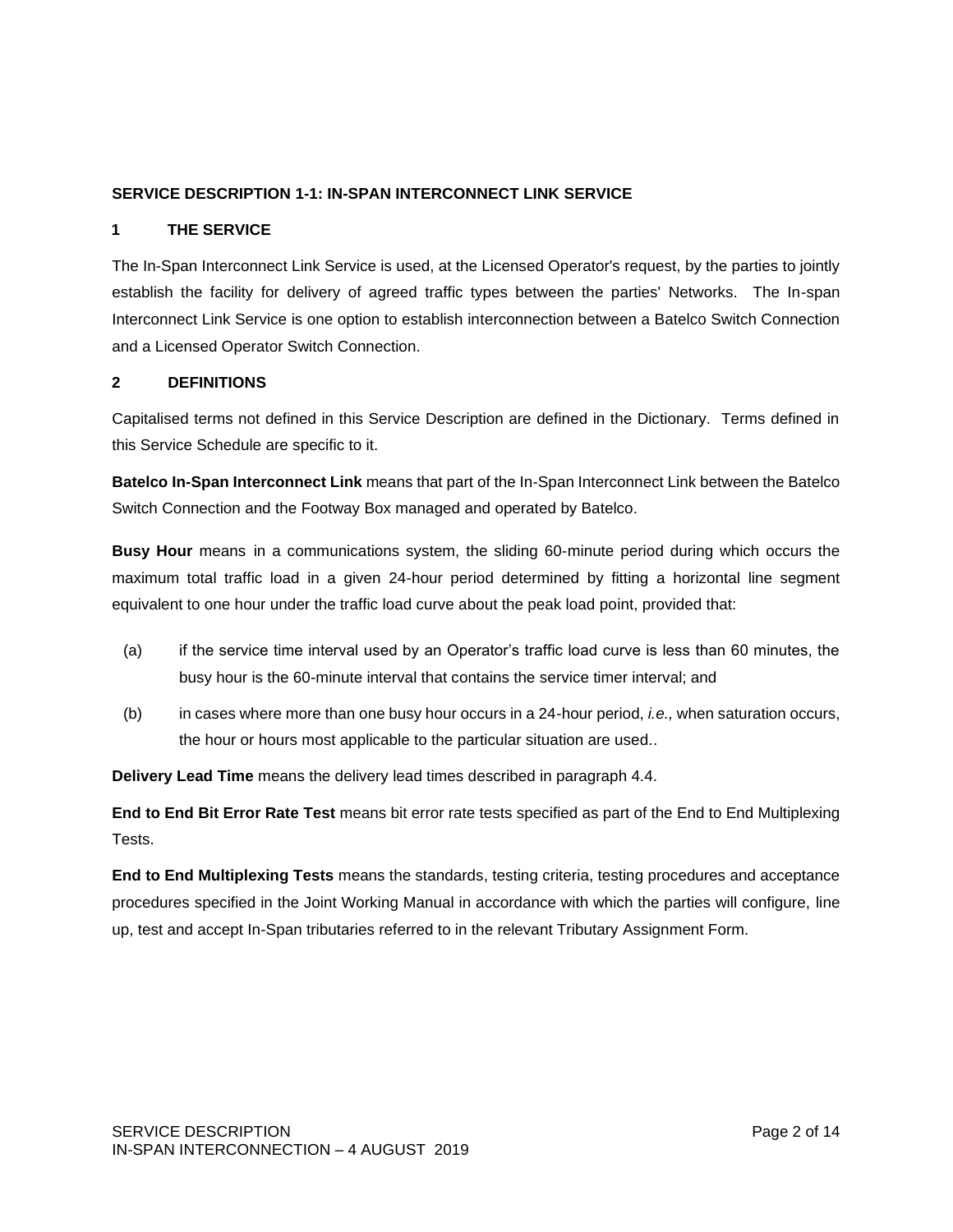**Fibre Acceptance Procedures** means the testing standards, testing procedures and acceptance procedures in accordance with which the parties will determine whether each party's fibre run complies with the Optical Fibre Cable Specifications, as set out in the Joint Working Manual.

**Footway Box** means an enclosure containing the optical fibre cable used for connecting the Batelco Switch Connection and the Licensed Operator Switch Connection, which is owned and maintained by Batelco.

**Footway Box Design Specifications** means the specifications in accordance with which Batelco must provision, operate and maintain the Footway Box, as set out in the Joint Working Manual.

**Footway Box Performance Specifications** means the specifications in accordance with which Batelco must maintain the fibres in the Footway Box, including investigation and rectification of faults, as set out in Schedule 6 to the Supply Terms entitled "Fault Management".

**Grade of Service** means the number of unsuccessful call attempts as a proportion of the total call attempts over either the Batelco In-Span Interconnect Link or the Licensed Operator In-Span Interconnect Link calculated during the Busy Hour over the relevant link, expressed on a percentage basis.

**In-Span Interconnect Link** means the facility jointly established by the parties for delivery of traffic between their Networks at 2Mbit/s within links carried on optical fibres. The facility is provided by:

- (a) Batelco using an optical fibre run from the Batelco Switch Connection to the Footway Box at an agreed location within the curtilage of the building containing the Licensed Operator Switch Connection;
- (b) the Licensed Operator using an optical fibre run from the building containing the Licensed Operator Switch Connection to the same Footway Box;
- (c) the Licensed Operator to draw that cable into its adjoining building for the purposes of establishing an end to end fibre connection between the buildings containing the parties' respective Switch Connections;
- (d) each party installing its components of the SDH Optical Line System; and
- (e) connectivity being provided between the Batelco Switch Connection and the Licensed Operator Switch Connection by means of 2 Mbit/s Interconnect links.

**ITU** means the International Telecommunication Union.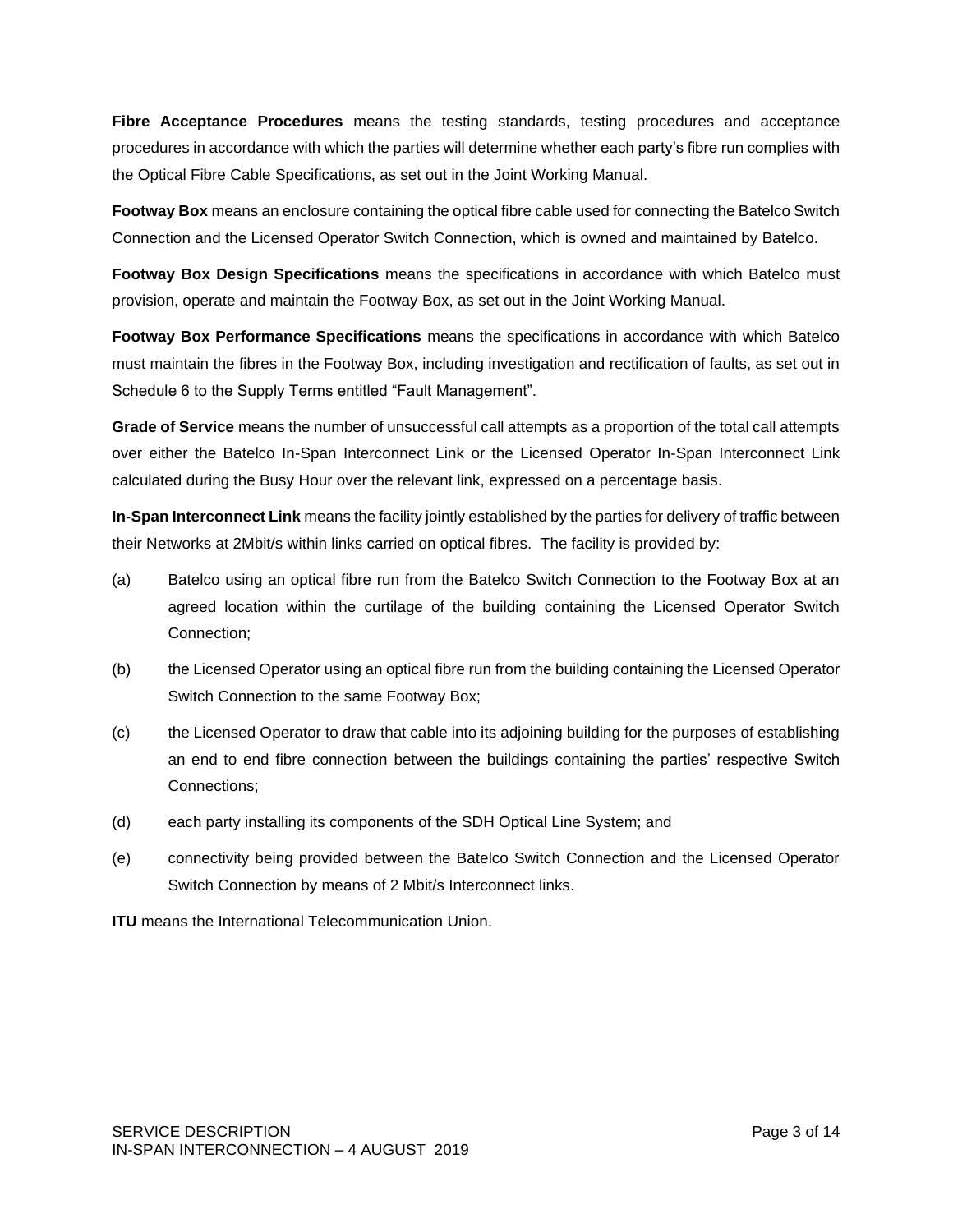**Licensed Operator In-Span Interconnect Link** means that part of the In-Span Interconnect Link that is not comprised of the Batelco In-Span Interconnect Link.

**Link Availability Rebate Cap** means 20% of the monthly rental Charges for a single Interconnect Link.

**Mean Response Time** means the average of a party's Response Times in respect of each of Critical Link Failures, Major Link Failures, Critical Route Failures and Major Route Failures only, measured over a quarter (being three (3) consecutive months).

**Mean Restoration Time** means the average of a party's Restoration Times in respect of each of Critical Link Failures, Major Link Failures, Critical Route Failures or Major Route Failures only, measured over a quarter (being three (3) consecutive months).

**Optical Fibre Cable Specifications** means the specifications in accordance with which each party must provision its fibre run, as set out in the Joint Working Manual.

**Optical Fibre Cable Performance Specifications** means the specifications in accordance with which each party must maintain and operate its fibre run, as set out in the Joint Working Manual.

**Performance Tests** means the performance tests specified as part of the End to End Multiplexing Tests.

**Service Credit** means, in relation to a single Service Credit, that amount represented by two percent (2%) of the monthly rental Charges for a single Interconnect Link.

**SDH Optical Line System** means the system jointly established by the parties to provision the STM-1 capacity over the In-Span Interconnect Link, comprising the transmission equipment and other equipment specified in the SDH Optical Line Systems Specifications provisioned by each party at its Switch Connection end of its fibre run.

**SDH Optical Line System Specifications** means the technical and operational specifications for the SDH Optical Line System, as set out in the Joint Working Manual.

**STM-1 Tests** means the tests, testing procedures and acceptance procedures specified in the Joint Working Manual in accordance with which the capacity provisioned by means of the SDH Optical Line System will be tested and accepted by the parties.

**Target Availability** means that amount of time over a quarter, being three (3) consecutive months, during which either the Batelco In-Span Interconnect Link or Licensed Operator In-Span Interconnect Link (as applicable) does not suffer a certain type of link failure or route failure, expressed on a percentage basis.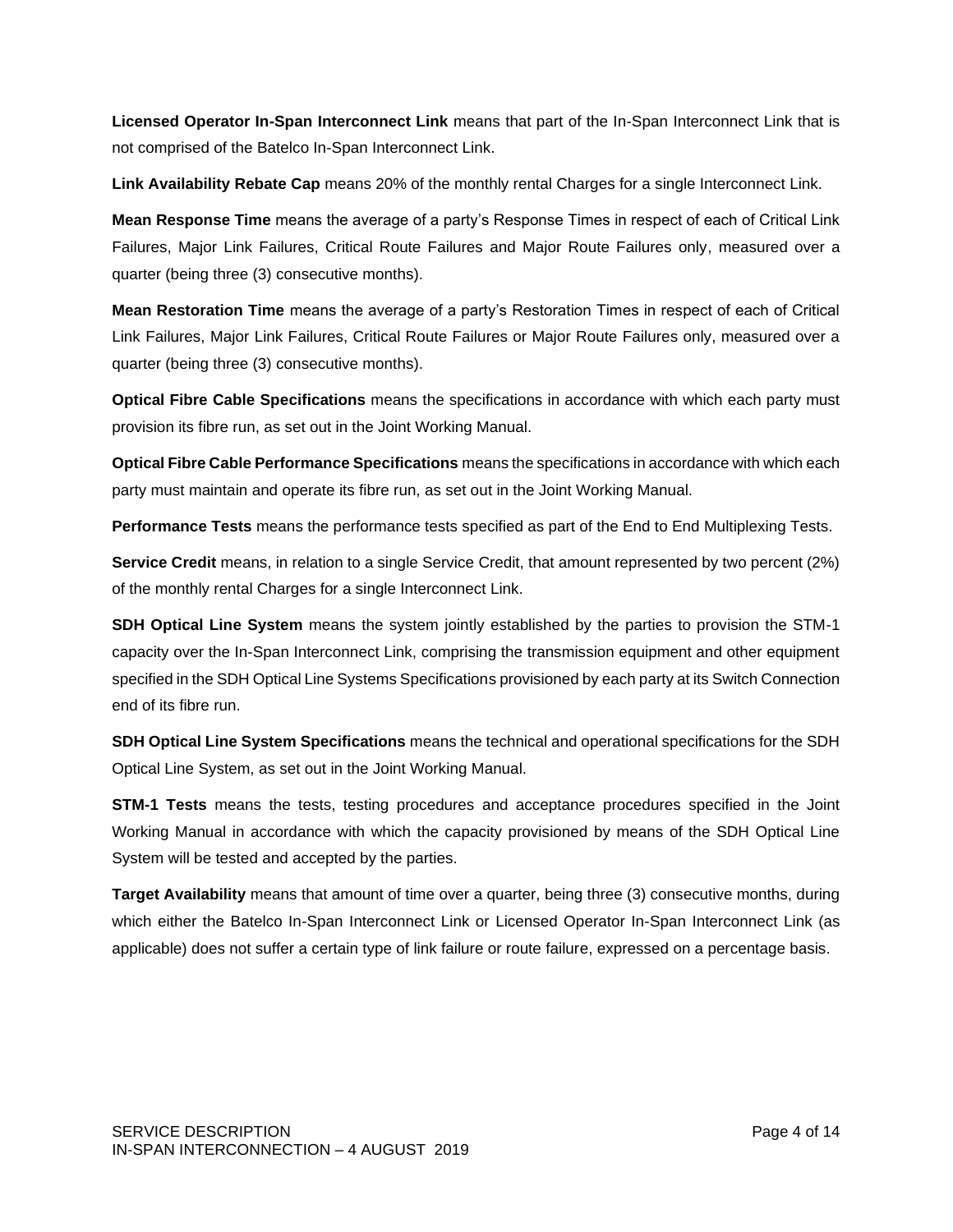**Threshold Response Time** means, in relation to Critical Link Failures, Major Link Failures, Critical Route Failures and Major Route Failures only, the threshold response times set out in paragraph 4.7(b).

**Threshold Restoration Time** means, in relation to Critical Link Failures, Major Link Failures, Critical Route Failures and Major Route Failures only, the threshold restoration times set out in paragraph 4.7(b).

**Total Service Credit Cap** means 40% of the monthly rental Charges for a single Interconnect Link.

**Tributary Assignment Form** means the form, set out in the Joint Working Manual, which each party (the **reporting party**) is to provide the other party setting out the 2Mbit/s tributary allocations which reporting party proposes for the capacity provisioned over the In-Span Interconnect Link.

## **3 TERMS**

## **3.1 Architecture**

- (a) The fibre component of the In-Span Interconnect Link will comprise:
	- (i) one optical fibre run from the Licensed Operator Switch Connection to one half of the Batelco fibre pair from the Batelco Switch Connection ; and
	- (ii) one optical fibre run from the same Licensed Operator Switch Connection to the second half of the same Batelco fibre pair; and
	- (iii) a single or combined cable terminating unit installed by each party at the end of each half of its fibre pairs.
- (b) Each party shall:
	- (i) provision its fibre pair in accordance with the Optical Fibre Cable Specifications; and
	- (ii) maintain its fibre pair (including cable terminating units) in accordance with the Optical Fibre Cable Performance Specifications.

### **3.2 The Footway Box**

- (a) Batelco must establish the Footway Box:
	- (i) on the premises of the Licensed Operator, if the Licensed Operator owns the relevant premises;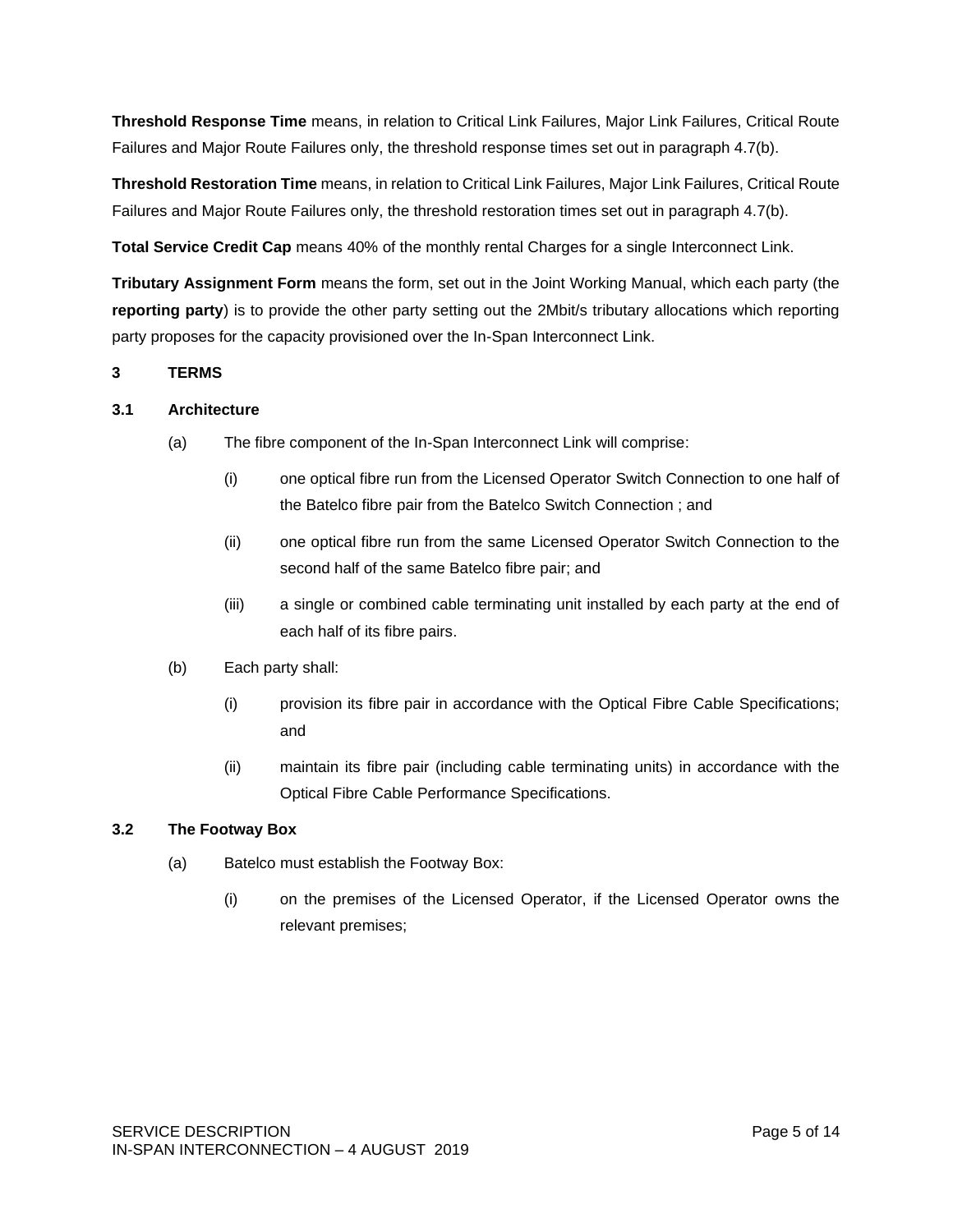- (ii) if the Licensed Operator rents and does not own the relevant premises, on either the Licensed Operator's premises or the property line of the Licensed Operator's premises or any other location as may be reasonable agreed between Batelco and the Licensed Operator, subject to the ability of either party to gain access under applicable property law to the proposed Footway Box location; or
- (iii) in default of any agreement under sub-clause (ii) above within two (2) weeks of the Service Request, at the property line of the relevant Batelco premises.
- (b) The Licensed Operator must co-operate with Batelco to enable Batelco to establish and maintain the Footway Box in accordance with the Supply Terms.
- (c) Located within the Footway Box shall be:
	- (i) each party's fibre pair installed in ducts leading into the Footway Box; and
	- (ii) the Point of Interconnection, which will be at the Footway Box side of the point where the duct into the Licensed Operator's premises containing the relevant fibre optical cable is jointed to the Footway Box wall.
- (d) Batelco must:
	- (i) design, construct and test the Footway Box in accordance with the Footway Box Design Specifications;
	- (ii) leave sufficient optical fibre cable in the Footway Box for the Licensed Operator to draw the optical fibre into its adjacent premises (and the Licensed Operator shall provide an estimate of the required cable length if requested by Batelco); and
	- (iii) maintain the Footway Box in accordance with the Footway Box Performance Specifications.
- (e) As soon as practicable after the Licensed Operator has connected the optical fibre cable to its line terminating equipment, the parties shall jointly conduct testing of each parties' fibre pair and the end-to-end fibre run in accordance with the Fibre Acceptance **Procedures**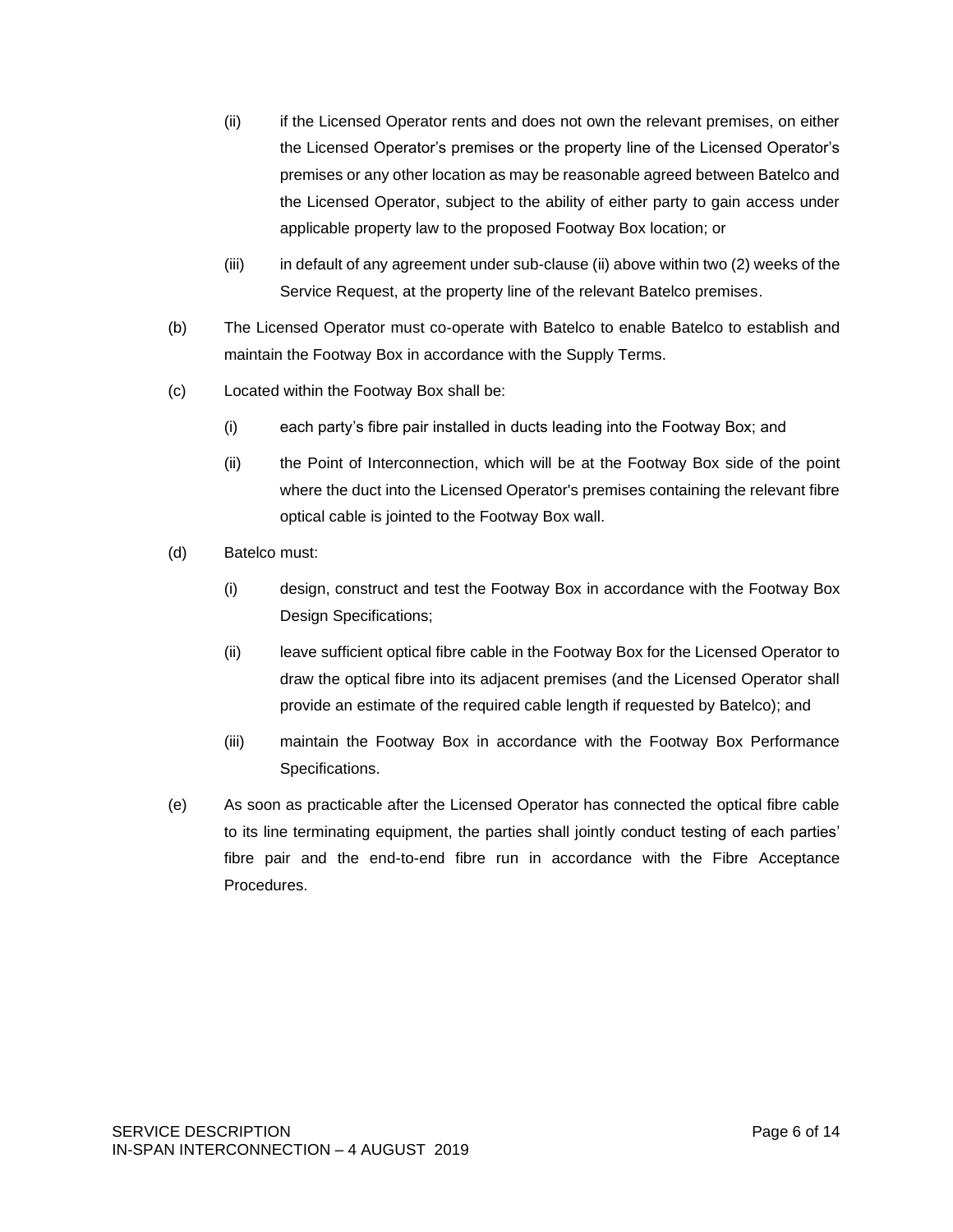#### **3.3 SDH Optical Line System**

- (a) As soon as practicable after the successful testing of the end-to-end fibre run, each party shall provision, in accordance with the SDH Optical Line System Specifications, its components of the SDH Optical Line System.
- (b) As soon as practicable after the SDH Optical System equipment has been installed and connected, each party shall test the STM-1 capacity at its end in accordance the STM-1 Tests and shall provide the other party with a copy of the results to show that its parts of the SDH Optical Line System comply with the SDH Optical Line Specifications.

### **3.4 Tributary Testing**

- (a) As soon as practicable after the successful completion of the Fibre Acceptance Procedures, each party shall provide the other party with a completed Tributary Allocation Form for the In-Span Interconnect Link.
- (b) As soon as practicable after the successful completion of the STM-1 Tests, the parties shall implement the In-Span tributaries in accordance with the parties' Tributary Assignment Forms and shall then test and accept those In-Span tributaries in accordance with the End to End Multiplexing Tests.

#### **3.5 Costs**

- (a) Batelco may recoup half of its costs for work in relation to the Footway Box from the Licensed Operator, on a reasonable time and materials basis.
- (b) Subject to paragraph 3.5(a), each party shall bear its own costs of establishing, operating and maintaining its parts of the In-Span Interconnect Link.

### **3.6 Charges**

The Licensed Operator shall pay Batelco the relevant Charges determined in accordance with Schedule 3 of this Reference Offer.

## **4 SERVICE LEVELS**

#### **4.1 Co-operation**

Both parties acknowledge that together they control the In-Span Interconnect Link and the SDH Optical Line System and that they: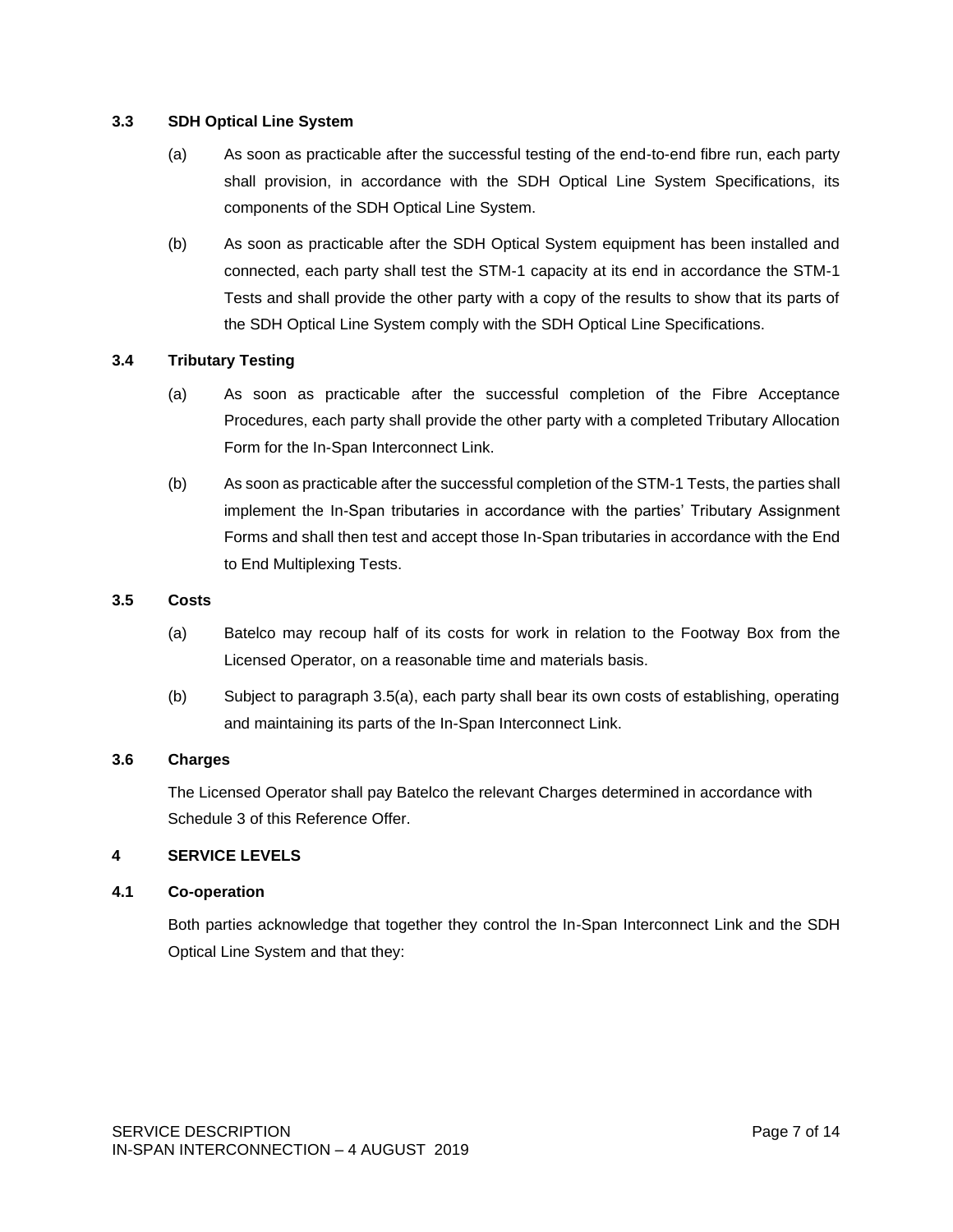- (a) are responsible for managing and operating the components of the In-Span Interconnect Link over which they exercise control;
- (b) will measure and monitor the traffic and quality of Service over the In-Span Interconnect Link in as close to real time as possible; and
- (c) will work jointly to achieve the highest quality Service over the In-Span Interconnect Link in accordance with the general standards and methods specified by the ITU.

### **4.2 Service Levels**

In addition to its obligations of co-operation set out in the preceding paragraph, each party will endeavour to meet the Service Levels applicable to the In-Span Interconnect Link Service as set out in this paragraph 4. However in the case of Batelco those Service Levels will not apply:

- (a) where the Service has not been properly ordered and provisioned by the Licensed Operator in accordance with the procedures set out in Schedule 5 (Ordering and Provisioning);
- (b) where the Licensed Operator has engaged in unreasonable delay in relation to, or breached any of, its obligations as set out in this Service Description;
- (c) where the Licensed Operator does not co-operate with Batelco as reasonably requested by Batelco in relation to factors affecting quality of Service over the In-Span Interconnect Link; or
- (d) where the Supply Terms provide that they do not.

### **4.3 Reporting**

Each party shall provide traffic and quality of Service reports upon request from the other in relation to:

- (a) in the case of Batelco, the traffic and quality of Service over the Batelco In-Span Interconnect Link; and
- (b) in the case of the Licensed Operator, the traffic and quality of Service over the Licensed Operator In-Span Interconnect Link,

containing at least the information detailing the conduct and results of the following tests defined in the Joint Working Manual: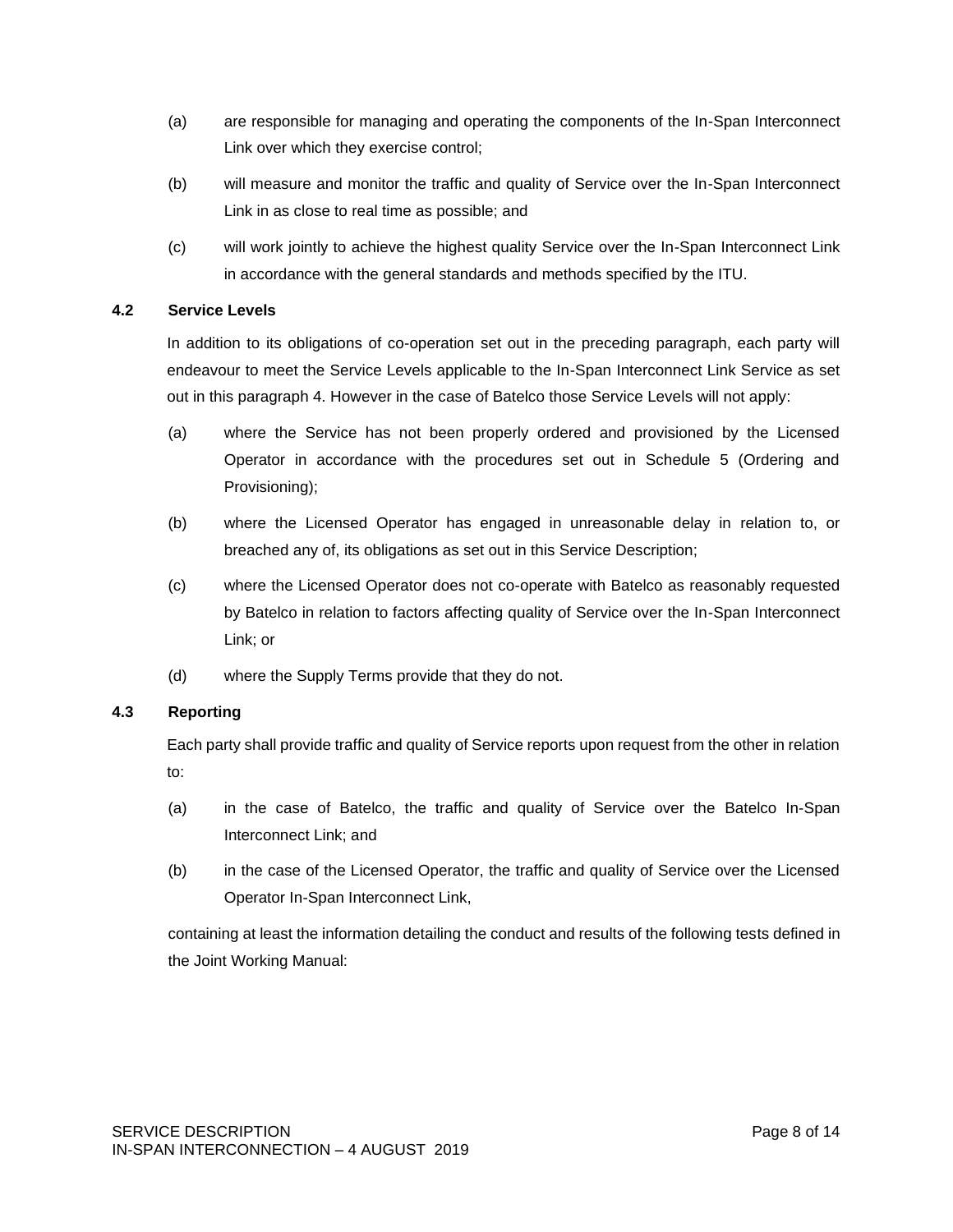- (i) End-to-End Bit Error Rate Test (BERT)
- (ii) Performance test

## **4.4 Delivery and Installation Lead Times for Batelco In-Span Interconnect Links**

(a) The following Delivery Lead Times will apply to the installation of Batelco In-Span Interconnect Links for Orders placed by the Licensed Operator and accepted by Batelco:

| <b>Order Type</b>                            | <b>Delivery Lead Time</b> |  |
|----------------------------------------------|---------------------------|--|
| New In-Span Interconnect Link                |                           |  |
| (including Footway Box) to a new POI         |                           |  |
| Subject to availability of equipment,        | 12 weeks                  |  |
| infrastructure and readiness of all required |                           |  |
| work permits.                                |                           |  |
| Additional In-Span Interconnect Link to an   |                           |  |
| existing POI where installation of Footway   |                           |  |
| Box not required                             | 4 weeks                   |  |
| Subject to availability of equipment and     |                           |  |
| infrastructure.                              |                           |  |

(b) The applicable Service Rebates for a failure to meet the Delivery Lead Times set out in the preceding paragraph are as follows:

| <b>Actual provisioning time</b><br>(Number of weeks after expiration of<br>the applicable Delivery Lead Time) | Rebate per interconnect link |  |
|---------------------------------------------------------------------------------------------------------------|------------------------------|--|
| 0-1 week                                                                                                      | 10 Service Credits           |  |
| 1-2 weeks                                                                                                     | 20 Service Credits           |  |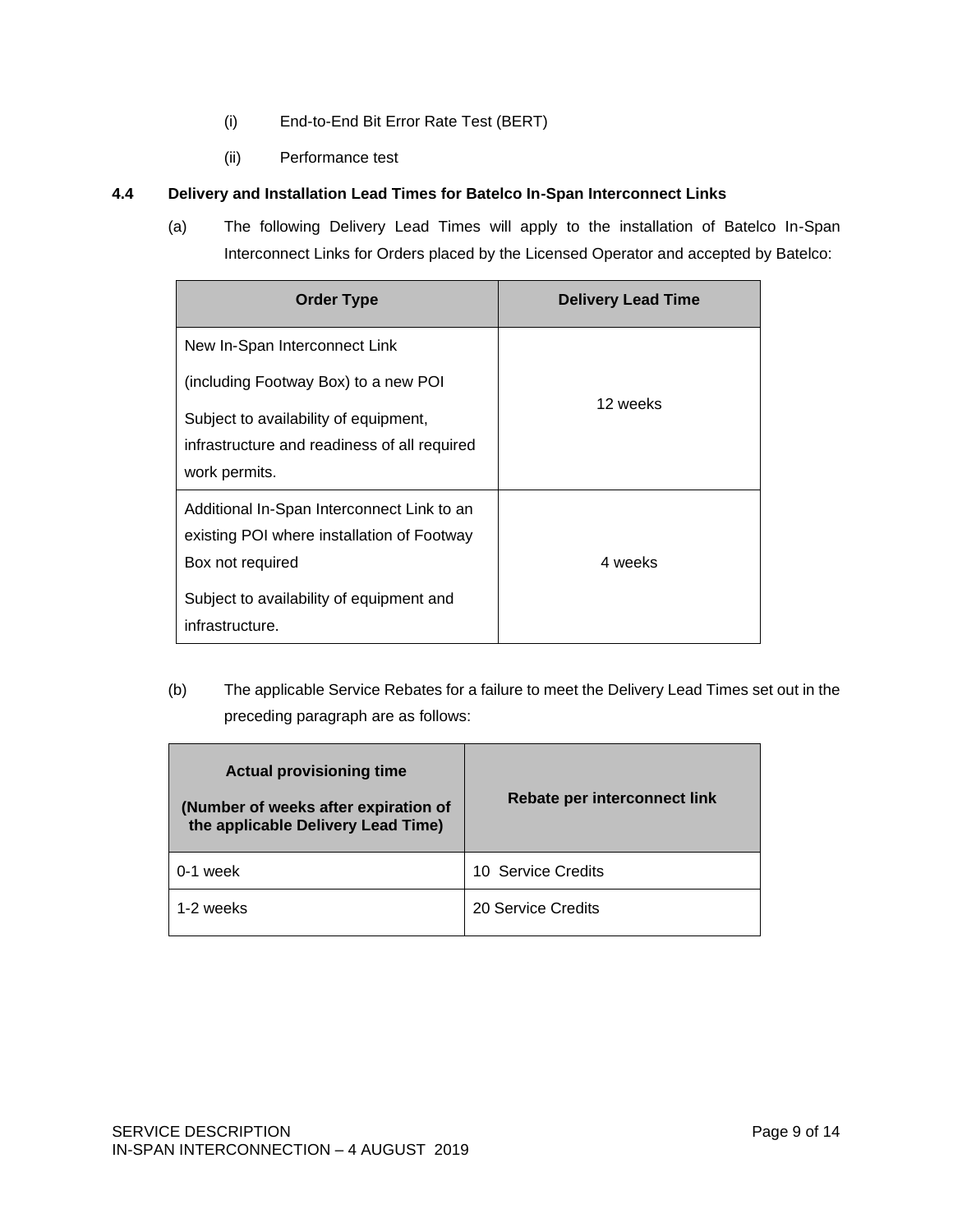| > 2 weeks | 30 Service Credits + 30 Service Credits   |  |
|-----------|-------------------------------------------|--|
|           | for each further period or part period of |  |
|           | 2 weeks delay                             |  |
|           |                                           |  |

## **4.5 Performance and uptime**

Each party will use their best endeavours to meet that Target Availability for the types of failures set out in the table below, and which states the Service Rebate regime that will apply if the relevant Target Availability falls below the stated thresholds:

| <b>Calculation</b>                                                                                                  | <b>Target</b><br><b>Availability</b> | <b>Service Rebate</b>                                                                                                                 |
|---------------------------------------------------------------------------------------------------------------------|--------------------------------------|---------------------------------------------------------------------------------------------------------------------------------------|
| Target Availability<br>for periods free of<br><b>Critical Link</b><br><b>Failures or Critical</b><br>Route Failures | 99.9%                                | 2 Service Credits per 0.01% or part<br>thereof below the Target Availability but<br>not exceeding the Link Availability<br>Rebate Cap |
| Target Availability<br>for periods free of<br>Major Link Failures<br>or Major Route<br><b>Failures</b>              | 99.5%                                | 2 Service Credits per 0.01% or part<br>thereof below the Target Availability but<br>not exceeding the Link Availability<br>Rebate Cap |

#### **4.6 Grade of Service measurements**

Each party will monitor the Grade of Service over, in the case of Batelco, the Batelco In-Span Interconnect Link and in the case of the Licensed Operator, the Licensed Operator In-Span Interconnect Link, in order to measure and monitor the overall quality of service over their respective links, including at least measurement by the following parameters: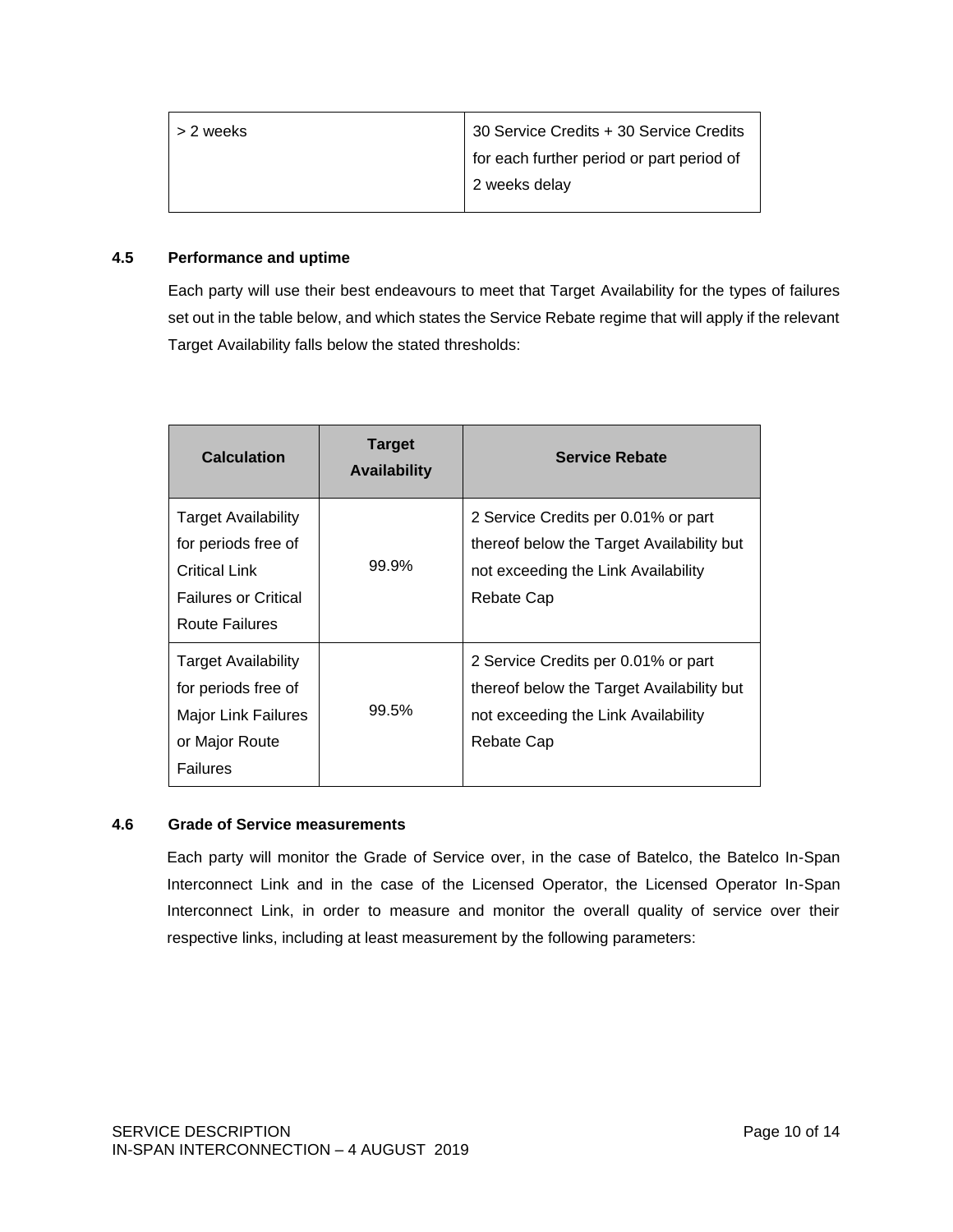- (a) total number of call attempts;
- (b) total number of successful calls, including total number of answered calls; and
- (c) total number of unsuccessful call attempts.

### **4.7 Fault response and repair**

- (a) Each party will, as soon as practicable after becoming aware of a Fault with the In-Span Interconnect Link, notify the other party of that Fault in accordance with the procedures for the reporting of faults set out in Schedule 6 (Fault Management) for the reporting of faults, Fault investigation and identification of the Fault Owner and Other Affected Party.
- (b) The parties acknowledge that the applicable Response Times and Restoration Times depend on the nature of the Fault, and that Service Affecting Faults shall be prioritised over Non-Service Affecting Faults. The parties otherwise agree to observe the following Response Times and Restoration Times:
	- (i) in the case of Batelco, with respect to a Fault on the Batelco In-Span Interconnect Link; and
	- (ii) in the case of the Licensed Operator, with respect to a Fault on the Licensed Operator Interconnect Link:

| <b>Fault type (as defined</b><br>in Schedule 6) | <b>Response</b><br><b>Time</b>       | <b>Restoration</b><br>Time | <b>Threshold</b><br><b>Response</b><br><b>Time</b> | <b>Threshold</b><br><b>Restoration</b><br>Time |
|-------------------------------------------------|--------------------------------------|----------------------------|----------------------------------------------------|------------------------------------------------|
|                                                 | (in hours, as defined in Schedule 6) |                            |                                                    |                                                |
| <b>Critical Link Failure</b>                    | 10 minutes                           | 3 hours                    | 15 minutes                                         | 5 hours                                        |
| Major Link Failure                              | 30minutes                            | 5 hours                    | 45 minutes                                         | 8 hours                                        |

| <b>Critical Route Failure</b> | 10 minutes   3 hours |        | 15 minutes | ∣5 hours |
|-------------------------------|----------------------|--------|------------|----------|
| Major Route Failure           | 30 minutes           | 5hours | 45 minutes | 8 hours  |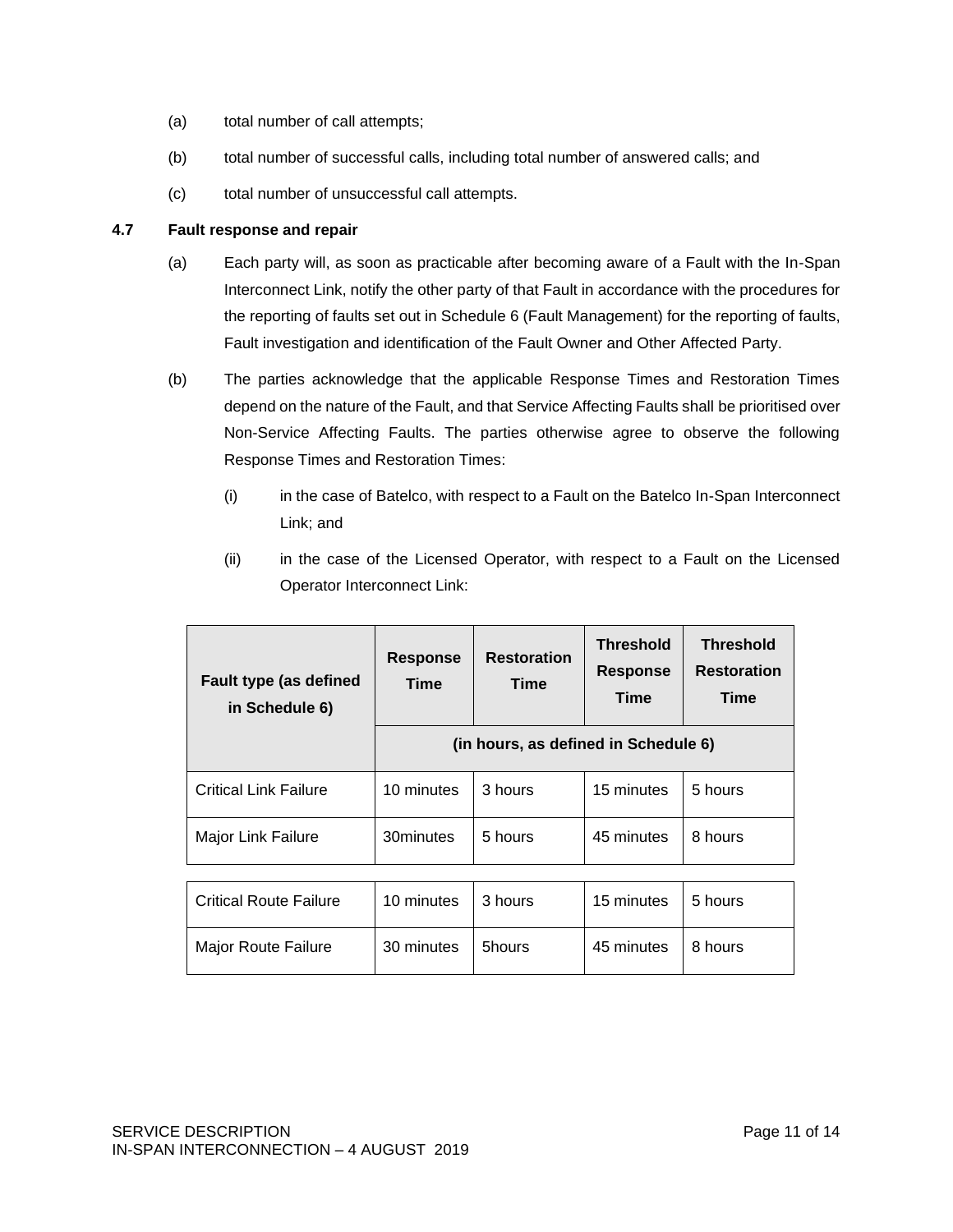- (c) Where a party's Mean Response Time or Mean Restoration Time exceeds the Threshold Response Times or Threshold Restoration Times respectively for:
	- (i) Critical Link Failures;
	- (ii) Major Link Failures;
	- (iii) Critical Route Failures; or
	- (iv) Major Route Failures,

then the following Service Rebates, assessed on a quarterly basis, will apply:

| Fault type (as<br>defined in<br>Schedule 6) | Time by<br>which Mean<br><b>Response</b><br><b>Time exceeds</b><br><b>Threshold</b><br><b>Response</b><br><b>Time</b> | <b>Service Rebate</b>    | Time by<br>which Mean<br><b>Restoration</b><br><b>Time exceeds</b><br><b>Threshold</b><br><b>Restoration</b><br><b>Time</b> | <b>Service Rebate</b>    |
|---------------------------------------------|-----------------------------------------------------------------------------------------------------------------------|--------------------------|-----------------------------------------------------------------------------------------------------------------------------|--------------------------|
|                                             | 15 minutes                                                                                                            | 4 Service Credits        | 1 hour                                                                                                                      | 4 Service Credits        |
| <b>Critical Link Failure</b>                | 1 hour                                                                                                                | 5 Service Credits        | 2 hours                                                                                                                     | <b>5 Service Credits</b> |
|                                             | $> 1$ hour                                                                                                            | 6 Service Credits        | > 2hours                                                                                                                    | 6 Service Credits        |
| Major Link Failure                          | 45 minutes                                                                                                            | 3 Service Credits        | 2 hours                                                                                                                     | 4 Service Credits        |
|                                             | 2 hours                                                                                                               | 4 Service Credits        | 3 hours                                                                                                                     | 5 Service Credits        |
|                                             |                                                                                                                       |                          |                                                                                                                             |                          |
|                                             | >2 hours                                                                                                              | <b>5 Service Credits</b> | $>$ 3 hours                                                                                                                 | <b>6 Service Credits</b> |
| <b>Critical Route</b><br>Failure            | 15 minutes                                                                                                            | 4 Service Credits        | 1 hour                                                                                                                      | 4 Service Credits        |
|                                             | 1 hour                                                                                                                | <b>5 Service Credits</b> | 2 hours                                                                                                                     | 5 Service Credits        |
|                                             |                                                                                                                       |                          |                                                                                                                             |                          |